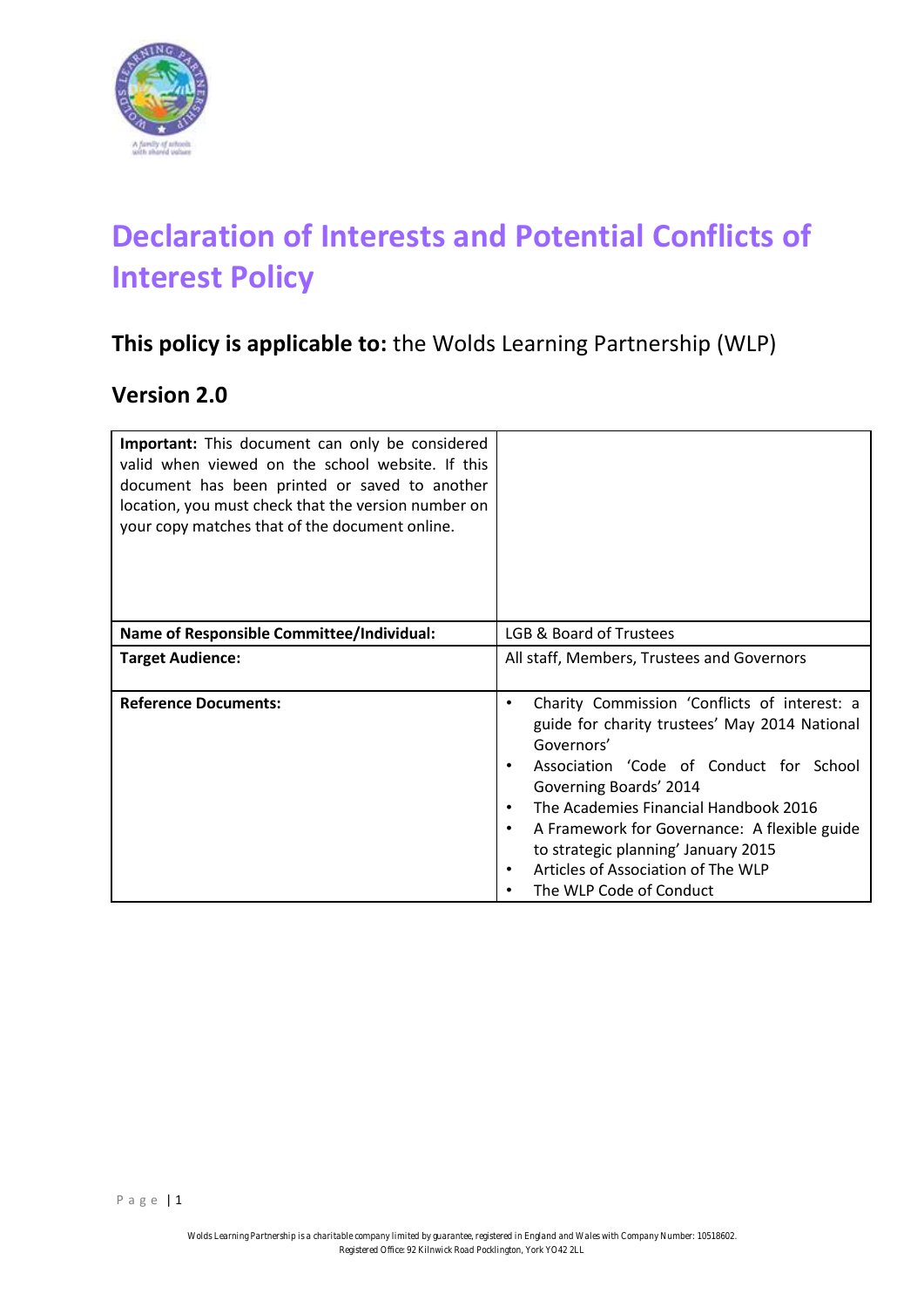

#### **Policy Statement**

Conflicts of interest can lead to decisions that are not in the best interests of the organisation and which are invalid or open to challenge. Even perceived conflicts of interest can damage the Wolds Learning Partnership's (WLP) reputation, therefore it is crucial that actual, potential and perceived conflicts of interest are declared at the earliest opportunity, enabling the Trust to assess the level of conflict and to decide on an appropriate course of action. The existence of a conflict of interest does not reflect on the integrity of an individual as long as it is properly addressed. The Trust has robust systems, processes and associated documentation to ensure declarations are encouraged, recorded, assessed and any associated risks are mitigated.

This policy should be read in conjunction with the Expectations and Code of Conduct document for staff and the Governance Handbook for Members, Trustees and Governors. It is written in line with the Companies Act 2006. Any breach by an employee may result in disciplinary action. Any breaches by Governors and Board Members may require Member consideration and serious cases may be referred to the Charity Commission.

#### **Scope**

This policy applies to all those employed by or working with the Wolds Learning Partnership, therefore declarations may be made by employees, agency workers, self-employed workers, members, trustees, governors, contractors, trainees, secondees and visitors.

#### **Roles and Responsibilities**

The **Board of Trustees** is responsible for monitoring the effectiveness of this policy, ensuring that an appropriate framework is in place to enable and encourage staff and others to declare any actual, potential or perceived conflicts of interest at the earliest opportunity. Members, Trustees and Governors must adhere to this policy and a register of all Member, Trustee and Governor interests (including financial) will be maintained by the Governance Clerk. Whilst the register will be reviewed annually, declarations of interest must be made as and when they arise.

The **CEO** is responsible for ensuring that staff and others adhere to this policy and that declarations are appropriately assessed and any associated risks are mitigated accordingly.

The **Headteacher** is responsible for ensuring that all staff and workers are aware of this policy and procedure. The team will also ensure that this policy is implemented fairly and consistently.

**Leaders** and staff with supervisory or leadership responsibilities must ensure they declare any conflicts of interest and encourage their teams and any third parties they are working with to adhere to this policy.

All **staff and workers** have a responsibility to declare any actual, potential and perceived conflicts of interest as they arise. If individuals are unsure they should err on the side of caution and declare the potential conflict. If individuals become aware of another individual's undeclared conflict of interest they must raise the issue with their line manager or the Head of Finance/Business Managers in the first instance.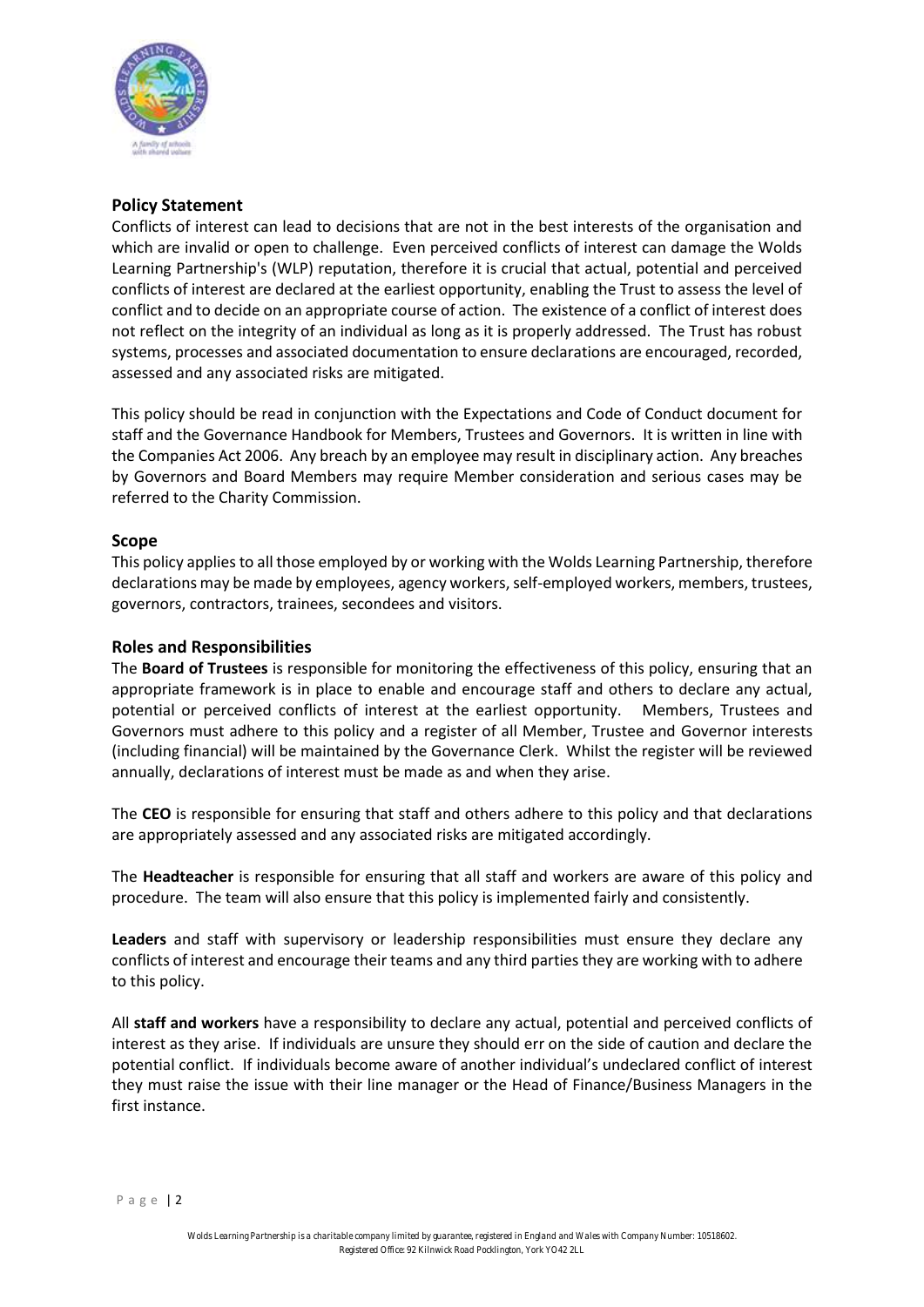

#### **Definition**

A conflict of interest occurs where an individual's ability to exercise judgement or act only in the best interests of the WLP could be impaired or otherwise influenced by their involvement in another role or relationship. The individual does not need to exploit his/her position or obtain actual benefit, financial or otherwise, for a conflict of interest to occur. A potential for competing interests and/or a perception of impaired judgement or undue influence can also be viewed as a conflict of interest. A conflict of interest exists even where there is the possibility that an individual's personal or wider interests could influence the individual's decision making and even the perception that there is a conflict can damage the WLP. Conflicts of interest relate to an individual's personal interests and the interests of those connected to them.

Conflicts can arise from an indirect financial interest (e.g. payment to a spouse) or a nonfinancial interest (e.g. reputation/status). Conflicts of loyalty are a particular type of conflict of interest in which an individual's loyalty or duty to another person or organisation could prevent them from making a decision only in the best interests of the WLP (e.g. where an individual is a member of another organisation or has an affiliation). Conflicts can arise from personal or professional relationships with others (e.g. where the role or interest of a family member, friend or acquaintance may influence an individual's judgement or actions or could be perceived to do so). Some conflicts of loyalty arise because an individual has a competing legal obligation or duty to another organisation or person. Others result from conflicting loyalties which individual's owe or may feel towards family, friends or other people or organisations who are part of the individual's network.

A connected person could be a family member, relative, business partner, friend, acquaintance, or organisation the individual has an interest in through ownership, influence or affiliation.

The following list is not intended to be viewed as an exhaustive list, but purely provides some examples of potential conflicts of interest:

- Where an employee works for another organization.
- Any trusteeships, partnerships and employments with businesses.
- Voluntary or remunerated positions, such as trusteeship, local authority positions and other public positions.
- Membership of professional bodies or mutual support organisations, including political parties.
- Trusteeships and governorships at other educational institutions and charities.
- Investments in unlisted companies, partnerships and other forms of business, major shareholdings and beneficial interests.
- Gifts or hospitality offered by external bodies (declined or accepted in the last 12 months).
- Where a family member or close personal relationship exists with an external body or somewhere where the individual may be in a position to award services or collaborate with.

A perception of wrongdoing, impaired judgement or undue influence can be as detrimental as any of them actually occurring. If there is any doubt as to whether or not a conflict of interest exists, the individual should assume it does and declare it. A financial gain is not necessary for a conflict to exist. The Trust is committed to ensuring the seven principles of public life developed by the Nolan Committee are applied consistently:

- Selflessness
- **Integrity**
- **Objectivity**
- **Accountability**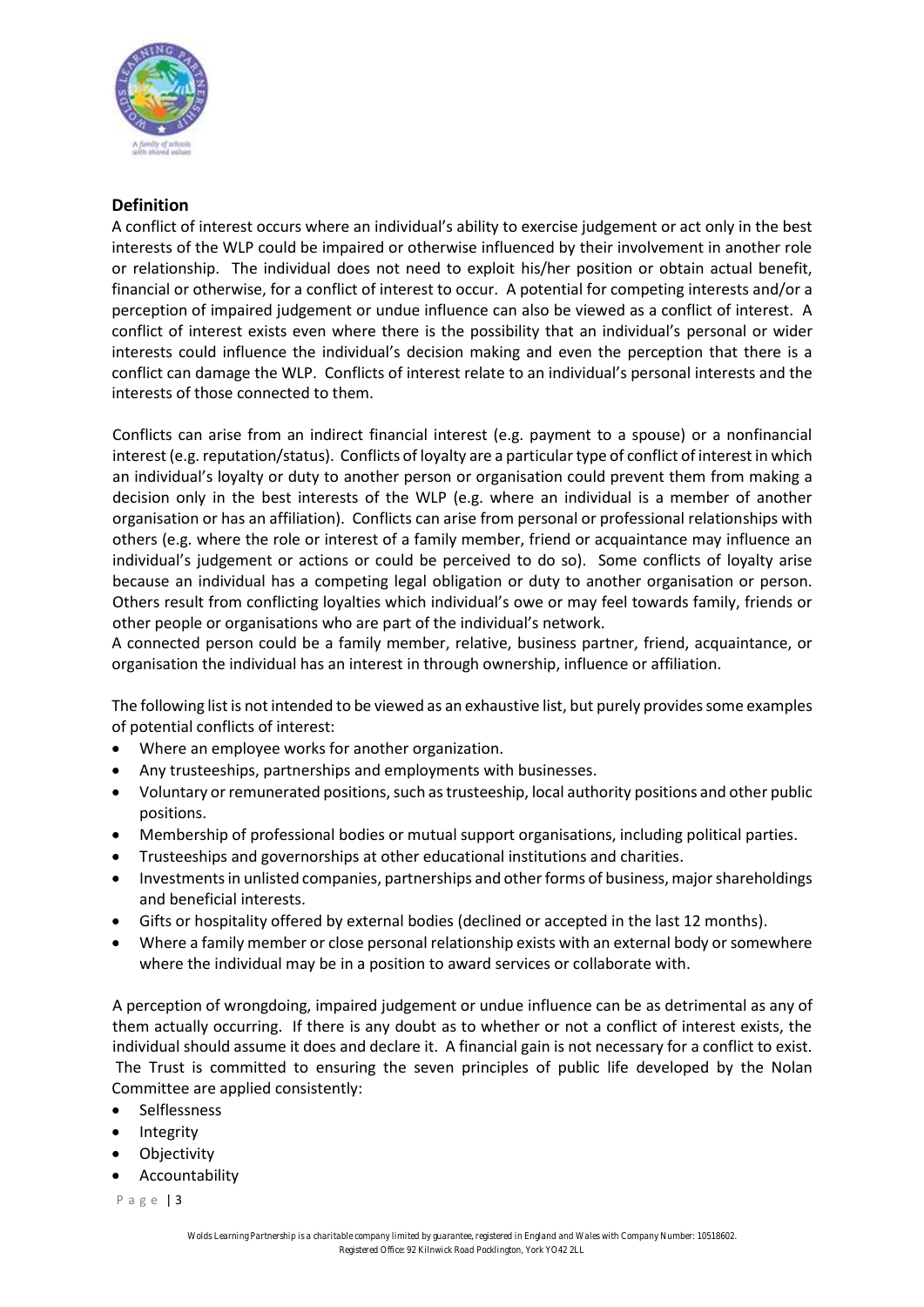

- **Openness**
- Honesty
- **Leadership**

Individuals must not seek or accept any preferential benefits from private companies with which they have had or may have dealings with on behalf of the Trust. Every individual has a duty to ensure they are not put in a position of risk of conflict between private interests and their Trust duties. All contractual obligations to the Trust must be completed before any other work is undertaken. If the individual believes a conflict may arise due to their engagement in any other work (e.g. tutoring or working for a competitor or supplier) they must contact their line manager and/or the Human Resources Department immediately (preferably prior to the commencement of any other work).

Under the Bribery Act 2010 any money, gift or consideration received by an individual from a person or company seeking a contract or decision that is of benefit to them will have been deemed to have been received under a bribe. The Trust does not require minor gifts such as pens, pencils and calendars to be declared, but any other gifts, offers of gifts and hospitality (other than meals/buffets provided by suppliers) must be declared in writing and submitted to the Governance Clerk. If an individual feels they may have been offered a bribe or incentive to place an order or procure a service from a specific provider they must notify a member of the Trust Board immediately.

#### **Equality and Diversity**

The WLP is committed to:

- Promoting equality and diversity in its policies, procedures and guidelines.
- Delivering high quality teaching and services that meet the diverse needs of its pupil/student population and its workforce.
- Ensuring that no individual or group is disadvantaged.

#### **Vision and Values**

The WLP's vision is seeking excellence through inspirational leadership, teamwork, innovation and challenge. We work together to ensure that all of us achieve our best. Our values are:

- Working together for pupils/students.
- Generating ideas and sharing outstanding practice.
- Promoting independence and interdependence.
- Encouraging questioning, feedback and challenge.

The WLP has four guiding principles:

- Focus on pupils/students to drive decisions.
- Believe the team is stronger than the sum of its parts.
- Build relationships on trust, respect, honesty and integrity.
- Strive to make a difference.

#### **Declaring a Conflict of Interest**

Each individual has a responsibility to identify and declare conflicts of interest. Declarations should be made as they arise and the Trust will explore potential conflicts of interest as a matter of course as follows: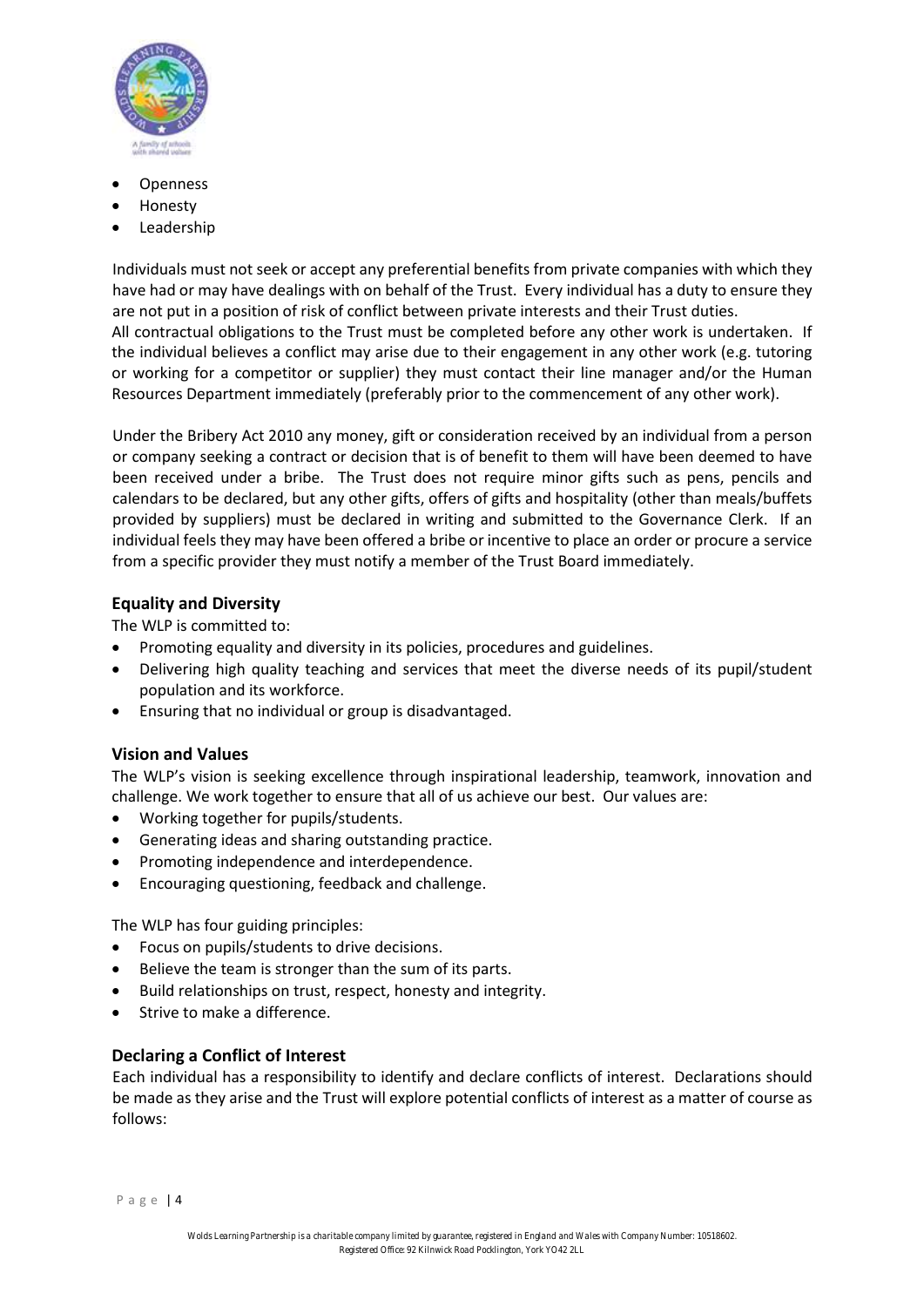

Applicants for any appointment in the Trust, including Member, Trustee and Governor appointments, will be asked to declare any potential conflicts of interest and acute/extensive conflicts may result in an applicant not being appointed, thus removing the conflict of interest.

- The register of interests will be reviewed on an annual basis.
- Members, Trustees, Governors and others will be asked to declare any interest they have in any agenda item before it is discussed at decision making meetings (e.g. Board and LGB meetings) and prior to any involvement in procurement processes. Even if an interest has already been declared and is detailed on the Register of Interests, the individual is required to declare their interest and have this declaration recorded in the minutes of the meeting.
- Where an individual changes role or responsibility, any change in their interests must be declared.
- Wherever an individual's circumstances change in a way that affects the individual's interests (e.g. where an individual takes on a new role outside the Trust or establishes a new business or relationship) a further declaration should be made to reflect the change in circumstances. This could involve a conflict of interest ceasing to exist or a new one materialising.

Early identification of conflicts of interest is key to ensuring that individuals act only in the best interests of the Trust, protecting their own and the Trust's integrity.

- In declaring an interest individuals provide the Trust with the opportunity to:
- Assess the conflict and associated risks.
- Consider whether serious conflicts of interest should be removed or require authority.
- Consider whether affected individuals should participate in any decisions where they or a connected party stand to gain, whether directly or indirectly.
- Carefully manage any participation by a conflicted individual.
- Demonstrate robust management of declaration of interests and conflicts of interest.

#### **Managing a Conflict of Interest**

Once a declaration has been made the Trust must assess the materiality of the interest (e.g. the potential for the individual and/or the connected party to benefit from any Trust decision) and the extent of the interest. The Trust will ensure that a written record of decisions relating to conflicts of interest detail the following:

- The nature of the conflict.
- Which individuals are affected.
- Whether any conflicts of interest were declared in advance.
- An outline of the discussion and decision.
- Whether anyone withdrew from the discussion.
- How the Trust took the decision in the best interests of the organisation.

In managing the conflict the individual may:

- Be excluded from meetings or parts of meetings where related issues are discussed.
- Attend the meeting and be involved in the discussion, having declared an interest, but they may not be able to participate in any decision-making.

Where there is a conflict of interest and the affected individual and connected parties do not stand to gain any benefit, the affected individual must declare their interest and the Trust will then decide on their level of participation, if any, in discussions, decisions and procurement processes. In assessing the best course of action the Trust will:

Make their decision only in the best interests of the Trust.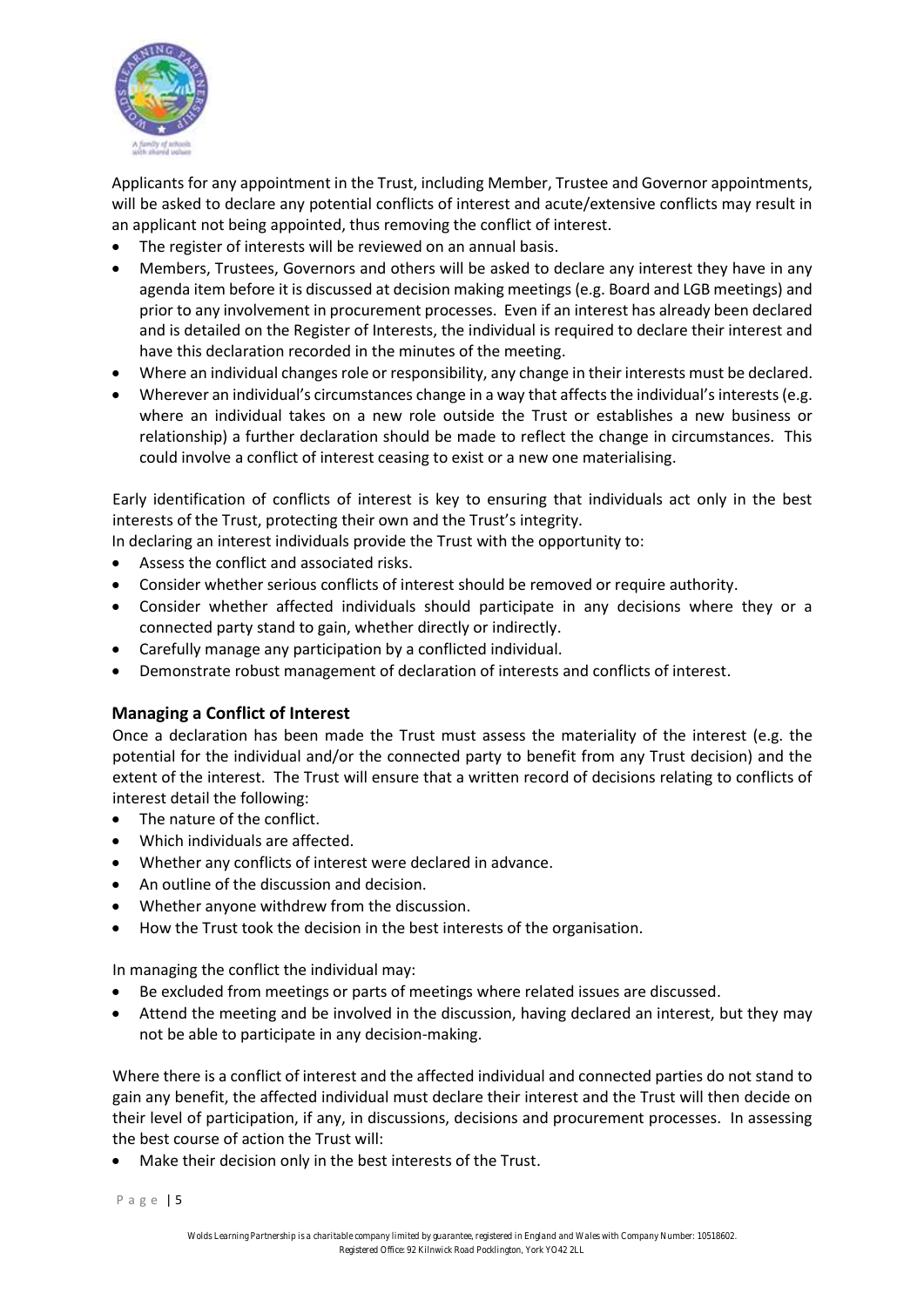

- Always protect the Trust's reputation and be aware of the impression their actions and decisions may have on other stakeholders.
- Demonstrate that the decision was made in the best interests of the Trust and independently of any competing interest.
- Require the withdrawal of the affected individual from any decisions where the individual's other interest is relevant to a high risk or controversial decision, or could significantly affect or could be seen to significantly affect the individual's decision making.
- Allow an individual to participate where the existence of his/her other interest poses a low risk to decision making in the Trust's interests.
- Be aware that the presence of a conflicted individual can affect trust between individuals which may inhibit free discussion and might influence decision making in some way.

Individuals cannot use information obtained at the Trust for their own benefit or that of another person or organisation.

Where the declaration is viewed to significantly impact on the individual's ability to undertake their role as a Member, Trustee or Governor they may be required to resign or be removed from office.

All decisions relating to the management of a conflict of interest should be recorded in the minutes of the meeting and where the Chair is the individual with a conflict of interest, the Vice-Chair will deputise.

Acute and/or extensive conflicts of interest in relation to Members, Trustees and Governors may result in the Trust seeking authority from the Charity Commission.

#### **Failure to Declare Conflicts of Interest**

Any failure to declare a conflict of interest will be viewed as a serious issue and there can be serious consequences for the affected individual (e.g. potential disciplinary action), the Trust and the public trust and confidence. Individuals who fail to identify and declare any conflicts of interest (actual, potential or perceived) will fail to comply with their responsibilities under this policy. An employee failure to declare a conflict of interest will be managed via the Trust's Disciplinary Policy and Procedure. Members, Trustees and Governors that fail to declare any conflicts of interest will also fail to comply with their personal legal responsibility to avoid conflicts and act only in the best interests of the Trust. Where Members, Trustees and Governors act outside the terms of the Trust Governance Handbook and/or the law their decisions may not be valid and could be challenged by the Charity Commission or by an interested party. Procurement decisions can also be viewed as invalid and open to challenge, bringing into question the integrity of the Trust. Failure to declare conflicts of interest affect the Trust's ability to assess and manage conflicts appropriately.

#### **Monitoring Compliance with and Effectiveness of the Policy**

Effectiveness and compliance of this policy will be monitored on an annual basis.

#### **Associated Documentation**

- The WLP Governance Handbook
- Disciplinary Policy and Procedure
- Whistleblowing Policy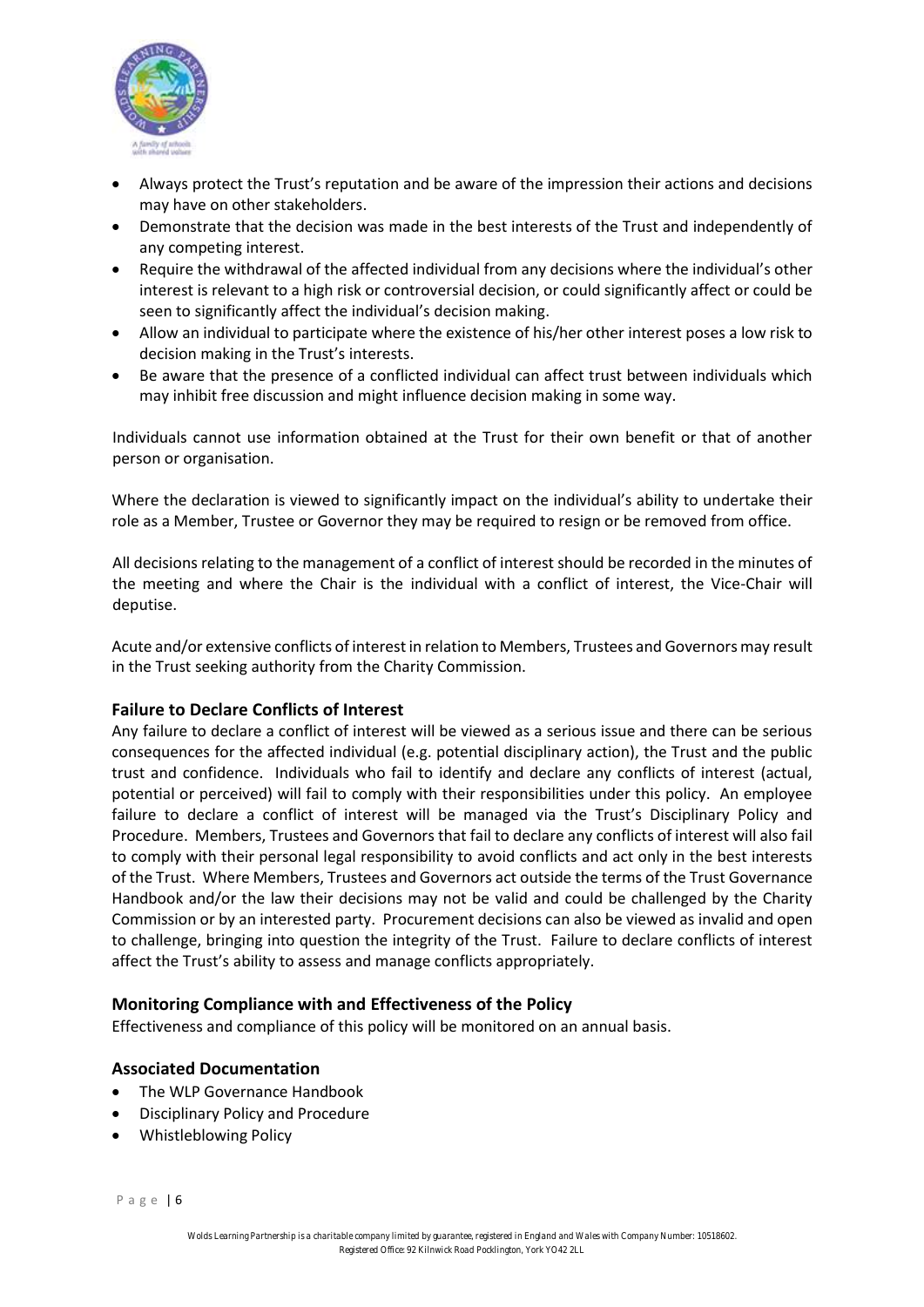

### **Review**

This Policy and Procedure will be reviewed within two years of the date of implementation.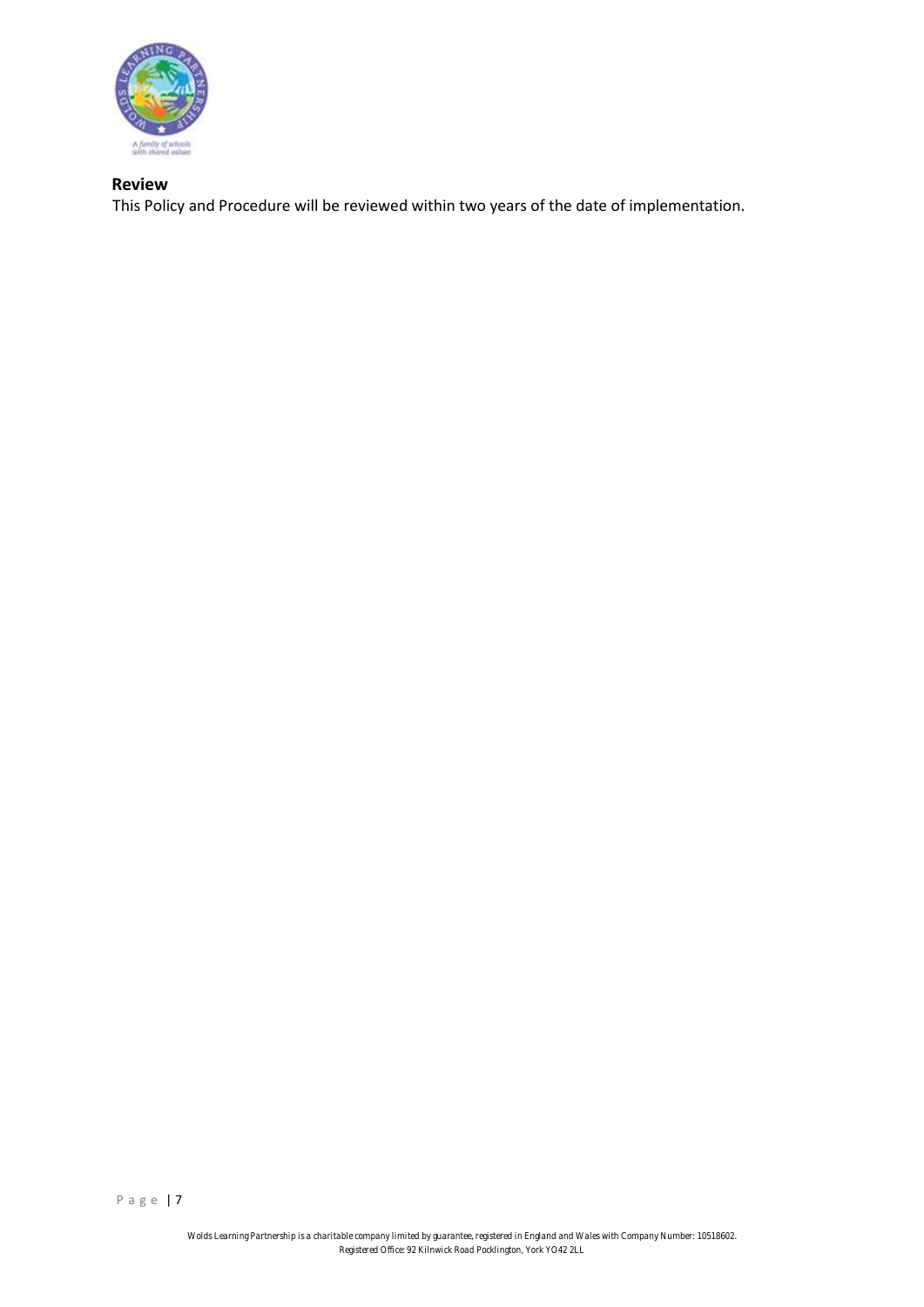

#### **Declaration of Interest** Appendix A

I declare that I have the following interests that may be viewed as an actual/potential/perceived conflict of interest:

| Name of Company, Partnership,<br><b>Body, Organisation, or Person</b> | Nature of Interest (e.g. shareholder, director,<br>partner, advisor, employee, investor, friend) | Type of Interest (e.g. direct or<br>indirect; financial) | Date of<br>Appointment | Date of<br>Resignation |
|-----------------------------------------------------------------------|--------------------------------------------------------------------------------------------------|----------------------------------------------------------|------------------------|------------------------|
|                                                                       |                                                                                                  |                                                          |                        |                        |
|                                                                       |                                                                                                  |                                                          |                        |                        |
|                                                                       |                                                                                                  |                                                          |                        |                        |
|                                                                       |                                                                                                  |                                                          |                        |                        |
|                                                                       |                                                                                                  |                                                          |                        |                        |
|                                                                       |                                                                                                  |                                                          |                        |                        |
|                                                                       |                                                                                                  |                                                          |                        |                        |
|                                                                       |                                                                                                  |                                                          |                        |                        |

I confirm I have read and I understand the Trust's Declaration of Interests and Conflict of Interests Policy and in declaring the above interest(s). I am complying with the policy. I accept that in submitting this declaration I remain personally responsible for ensuring I do not place myself in a position or situation which may result in a potential or perceived breach of this policy.

Signed: Name: Name: Name: Name: Name: Name: Name: Name: Name: Name: Name: Name: Name: Name: Name: Name: Name: Name: Name: Name: Name: Name: Name: Name: Name: Name: Name: Name: Name: Name: Name: Name: Name: Name: Name: Name

Date: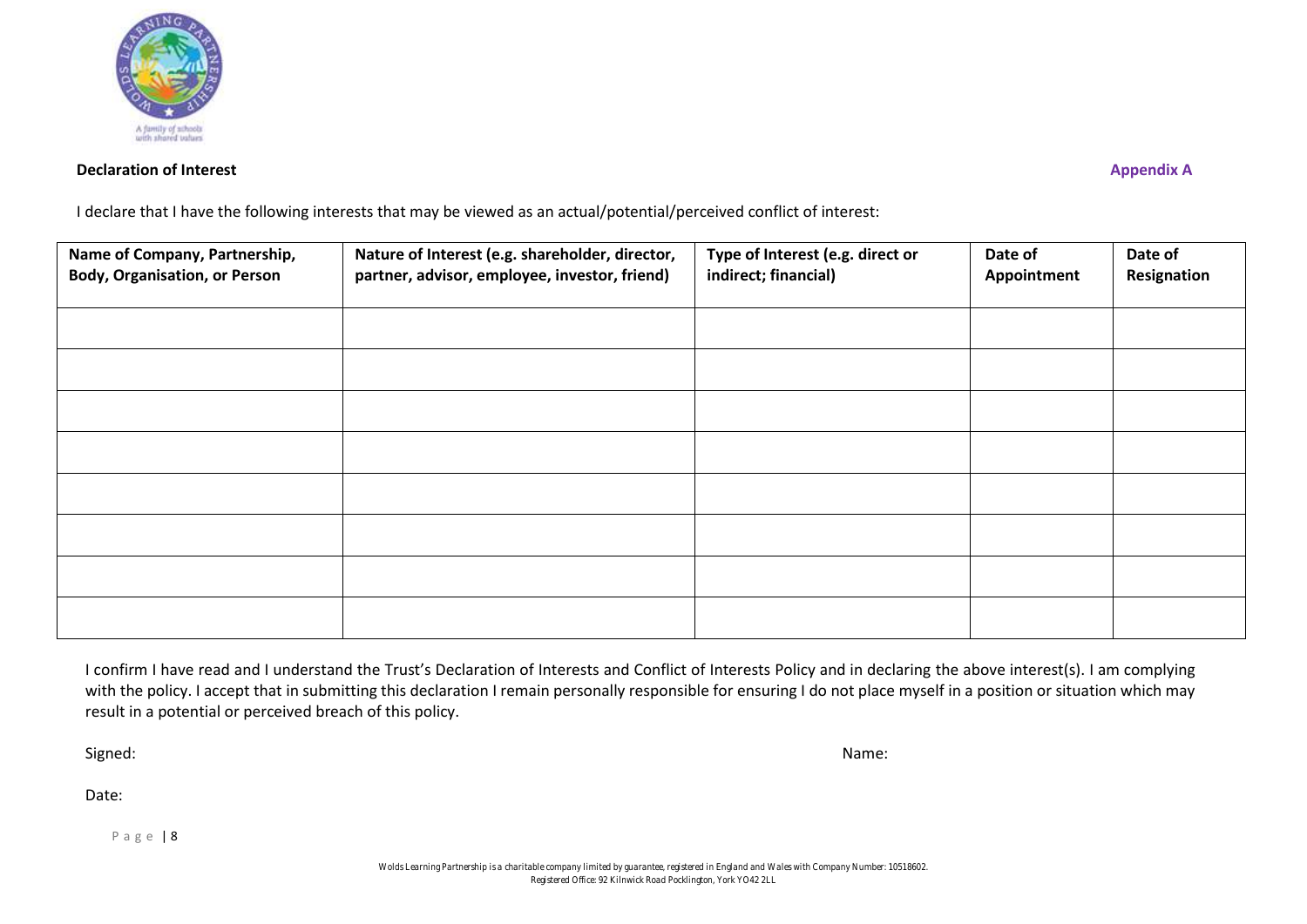

#### **Guide for Assessing Potential Conflicts of Interest Formula Appendix B**

#### **Introduction**

- All trustees have a legal duty to act only in the best interests of the Trust and conflicts of interest can lead to decisions that are invalid or open to challenge.
- The existence of a conflict of interest does not reflect on the integrity of the affected trustee as long as it is addressed properly.
- Each trustee has an individual personal responsibility to declare conflicts of interest which affect them and the Board should have strong systems in place to enable the identification of conflicts of interest.
- In most cases, conflicted trustees will declare their interest at an early stage and, in most cases, withdraw from relevant meetings, discussions, decision making and votes.
- Individual trustees who fail to identify and declare conflicts of interest will fail to comply with their personal legal responsibility to avoid conflicts of interest. A conflict of interest exists even where there is the possibility that a trustee's personal or wider interests could influence the trustee's decision making. Even the perception that there is a conflict of interest can damage the charity.
- Conflicts of interest relate to a trustee's personal interests and the interests of those connected to them.
- This process ensures the trustee and the Trust explicitly undertakes their respective duties in declaring and understanding any potential, actual or perceive conflicts of interest.
- Connected parties include family, relatives, business partners of a trustee as well as businesses in which a trustee has an interest through ownership or influence.

#### **Question Areas**

How do you know the individual/organisation?

How long have you known him/her?

In what capacity and has this changed over time?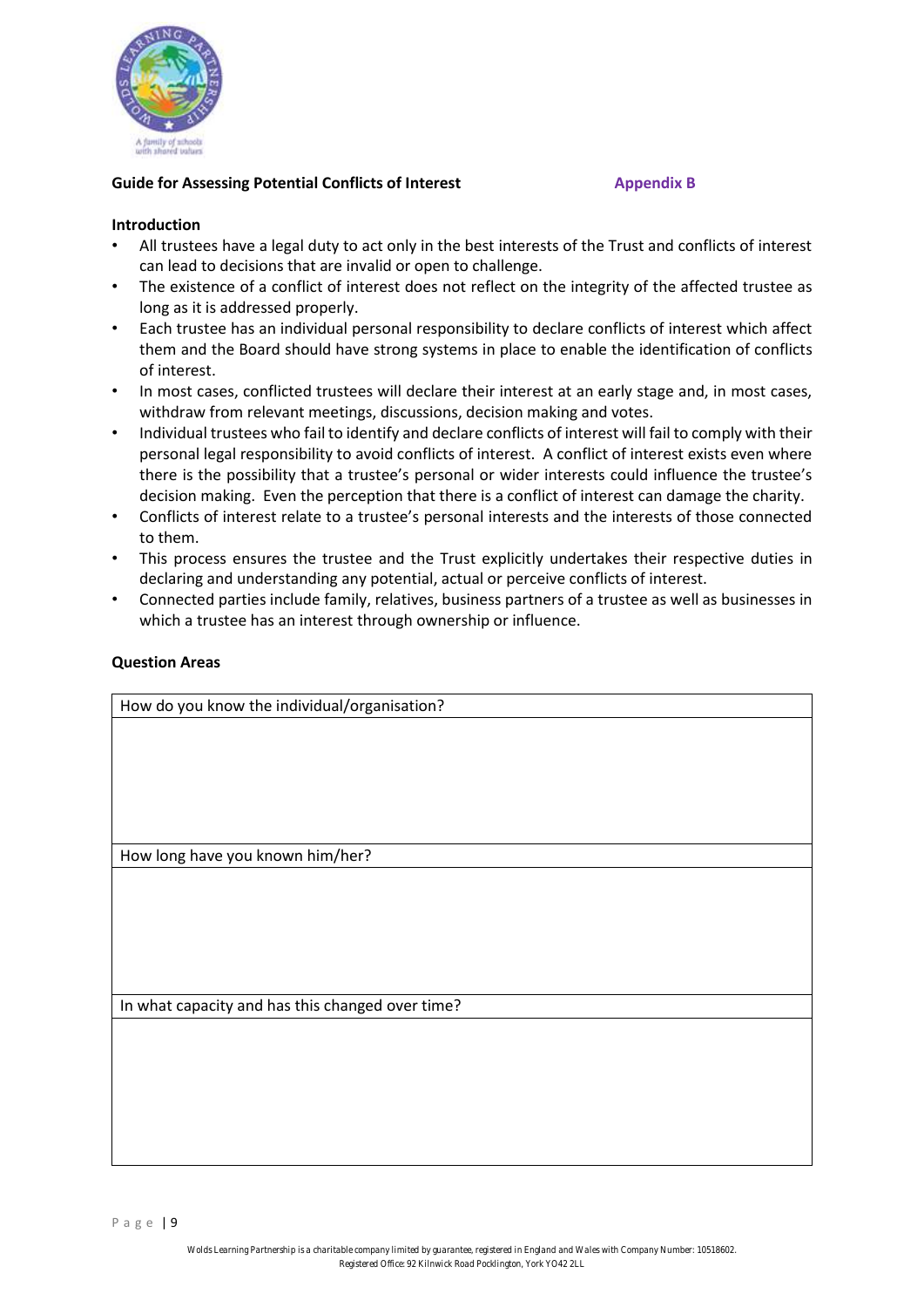

Do you have any actual or potential conflict of interest/loyalty regards the individual or any organisation that links you with them?

Example 1: Have you worked or do you undertake any work for the individual or any organisation s/he is associated with?

Example 2: Is there an association between your company and the individual or any organisation s/he is associated with?

Example 3: Are you connected to the individual or any organisation s/he is associated with from a voluntary or remunerated position?

Example 4: Are you a member of a body or a mutual organisation, including a political party that has associations with the individual or any organisation s/he is associated with?

Example 5: Have you, your company or any connected parties invested in any organisation the individual is or has been associated with?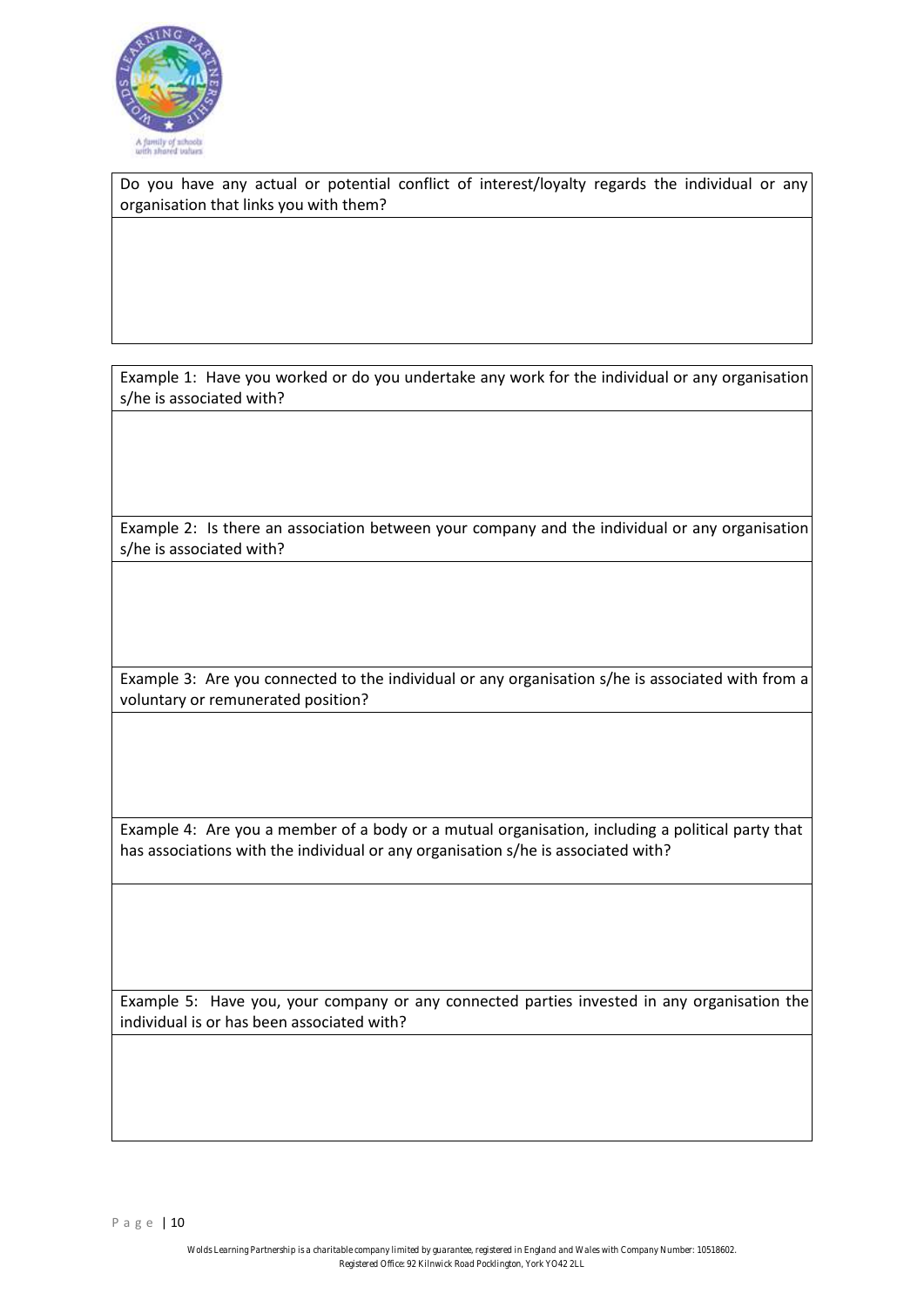

Example 6: Have you, your company or any connected parties received actual or offered gifts or hospitality (declined or accepted) from either the individual or any organisation s/he is associated with?

Example 7: Do you or any connected parties have any association with the individual or any organisation s/he is or has been associated with that could create an actual or perceived conflict of interest?

Any additional comments:

Signed by Trustee:

Date: